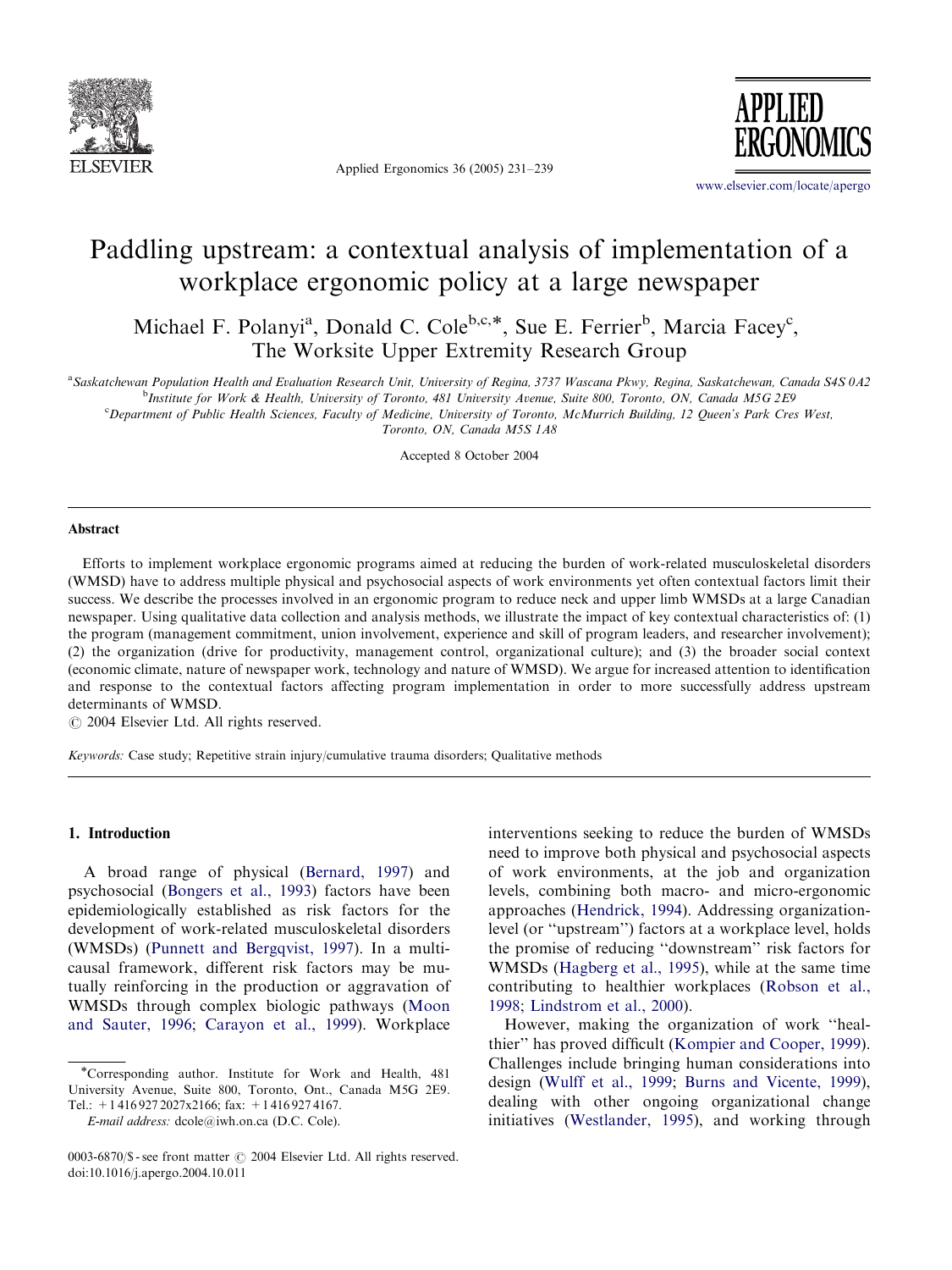adversarial industrial relations ([Laitenen et al., 1998\)](#page--1-0). Such challenges have prompted closer examination of the processes through which workplace interventions are implemented ([Griffiths, 1999;](#page--1-0) [St-Vincent et al., 2000](#page--1-0)) and clearer delineation of the context for implementation of organizational changes aimed at improving worker health [\(Haslam, 2002](#page--1-0)).

An opportunity for such examination arose out of collaborative research initiated by a union and management of a large Canadian newspaper to deal with repetitive strain injury or RSI, a common lay term for WMSDs of the neck and upper limb ([Polanyi and Cole,](#page--1-0) [2003](#page--1-0)). Earlier research on burden, potential causes and existing activities addressing RSI [\(Polanyi et al., 1997](#page--1-0)) was used during joint management, union and researcher sessions to formulate recommendations for reducing RSI/WMSDs among employees. Backed up by a formal agreement during collective bargaining, the company's health, safety and environment manager drafted an ergonomic policy with accompanying mission, objectives, activities and responsibilities ([Cole et al., 2002\)](#page--1-0). The draft policy was revised by the joint labour–management RSI Committee, embodied in the ''Stop RSI Program'', officially launched in November 1998, and implemented over the following four years.

In this paper, we report findings on contextual factors that influenced the process of ergonomic policy/Stop RSI Program implementation. A quantitative impact evaluation, based on repeat surveys of workers, is to be reported elsewhere. Using a qualitative approach, we address the following questions:

- $(1)$  What were the expectations and intentions of the designers and implementers of the ergonomic policy?
- (2) How did other workers and managers perceive, understand and account for implementation of the ergonomics policy?
- (3) How did ergonomics policy implementation interface with broader organizational processes, norms and structures?

## 2. Methods

To describe and explore the intervention process, we primarily relied upon qualitative methods [\(Needleman](#page--1-0) [and Needleman, 1996](#page--1-0)). We termed our approach ''collaborative research'', in that researchers discussed and negotiated the design of the research with workplace parties. Our participation in RSI Committee meetings and review of relevant documents, including the ergonomic policy, training materials and RSI Committee minutes, ensured crucial background for other data collection. To tap perceptions of implementation, in 1999, we conducted semi-structured, indivi-

Table 1 Selected interviewee characteristics

| Gender                   | Union status                               | Department                                                                           |
|--------------------------|--------------------------------------------|--------------------------------------------------------------------------------------|
| $Male - 10$<br>Female-23 | Union members-24<br>Non-union management-9 | Advertising-13<br>Editorial-9<br>Circulation-5<br>Human resources-4<br>$Finance - 2$ |

dual interviews  $(N = 13)$  with RSI Committee members and other workplace participants who played key roles in the development of the ergonomic policy and implementation of the "Stop RSI" program. In order to get more ''outsider'' perspectives, in 2001, we extended the interviews to managers and workers not centrally involved in implementation  $(N = 20)$ . With signed consent by participants, we conducted interviews in person or on the phone, lasting from 45 to 75 min. Purposive sampling ensured a diversity of interviewees: men and women, union and management, those with and without RSI symptoms, and employees from different departments (see Table 1).

Interviews were tape-recorded and transcribed verbatim by experienced transcribers, audited by a research team member, and then imported into [NVivo \(1999\),](#page--1-0) a qualitative data management and analysis software. The coding framework was developed iteratively, in keeping with grounded theory techniques ([Strauss and Corbin,](#page--1-0) [1990](#page--1-0)). Two of the authors open-coded (identified initial categorizations or themes) each interview. We discussed our coding approaches and collectively amalgamated, refined and added themes, until all authors were satisfied with the coding framework. Interviews were then recoded according to the framework, and themes were grouped under three overarching categories: the context of (or factors affecting) the program, the content of the program, and the impacts of the program. Finally, the authors engaged in a more in-depth analysis of the themes within the first two categories, exploring commonalities and divergences within each theme.

## 3. Results

#### 3.1. Stop RSI Program content

The RSI Committee led the "roll-out" of a suite of activities: mandatory RSI awareness workshops; training of selected employees to conduct workstation assessments on demand or once every two years; a simplified procedure for reporting WMSDs to the workplace; and the development of guidelines for the purchasing or reassignment of workstations and computer equipment (see [Table 2,](#page--1-0) based on document